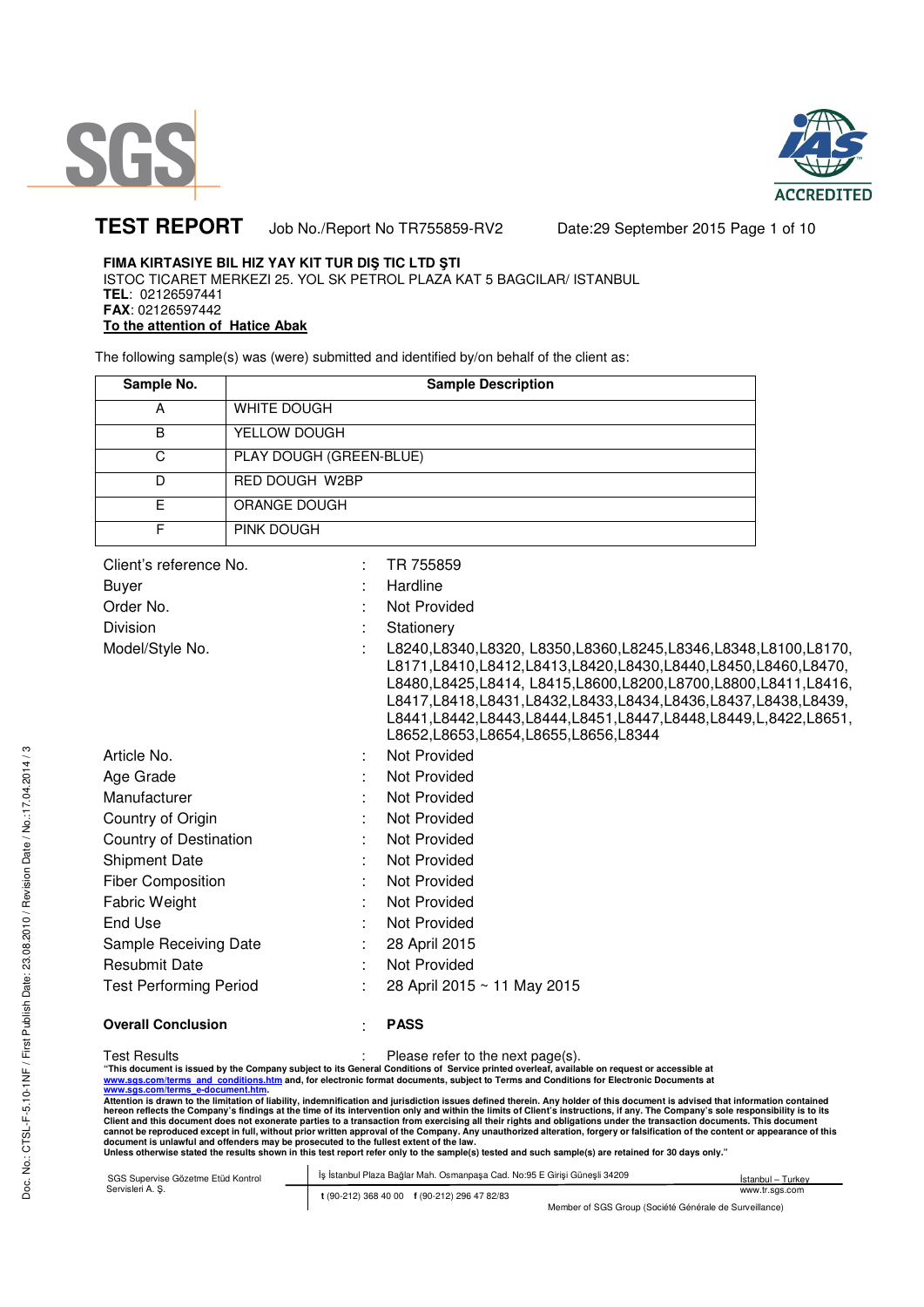



TEST REPORT Job No./Report No TR755859-RV2 Date:29 September 2015 Page 2 of 10

**Performed Test Summary:** Selected test(s) as requested by client against Client's performance standard.

| Test Parameters                                                               | <b>Result</b> |    |    |   |   |   |
|-------------------------------------------------------------------------------|---------------|----|----|---|---|---|
| <b>Chemical tests</b>                                                         |               | B1 | C1 |   |   |   |
| Migration of Certain Elements-Organic Tins<br>Confirmation                    | M             | М  | M  | М | М | M |
| Migration of Certain Elements - Category I by the<br>first action test method | M             | М  | M  | М | М | M |

| Remarks |                                                                                                           |  | $M =$ Meets client's requirement |  |  |  |
|---------|-----------------------------------------------------------------------------------------------------------|--|----------------------------------|--|--|--|
|         |                                                                                                           |  |                                  |  |  |  |
|         |                                                                                                           |  | $F =$ Below client's requirement |  |  |  |
|         |                                                                                                           |  | $=$ Inconclusive                 |  |  |  |
|         |                                                                                                           |  |                                  |  |  |  |
|         |                                                                                                           |  |                                  |  |  |  |
| Notes:  | Conclusions on meet/fail are based on the test result from the actual sampling of the received sample(s). |  |                                  |  |  |  |
|         |                                                                                                           |  |                                  |  |  |  |
|         | Residual sample can be returned to client if requested.                                                   |  |                                  |  |  |  |

"This document is issued by the Company subject to its General Conditions of Service printed overleaf, available on request or accessible at<br><u>www.sgs.com/terms and conditions.htm</u> and, for electronic format documents, s

Attention is drawn to the limitation of liability, indemnification and jurisdiction issues defined therein. Any holder of this document is advised that information contained<br>hereon reflects the Company's findings at the ti

| SGS Supervise Gözetme Etüd Kontrol | İs İstanbul Plaza Bağlar Mah. Osmanpasa Cad. No:95 E Girisi Günesli 34209 | Istanbul - Turkey |
|------------------------------------|---------------------------------------------------------------------------|-------------------|
| Servisleri A. S.                   | t (90-212) 368 40 00 f (90-212) 296 47 82/83                              | www.tr.sas.com    |
|                                    | Member of SGS Group (Société Générale de Surveillance)                    |                   |

Member of SGS Group (Société Générale de Surveillance)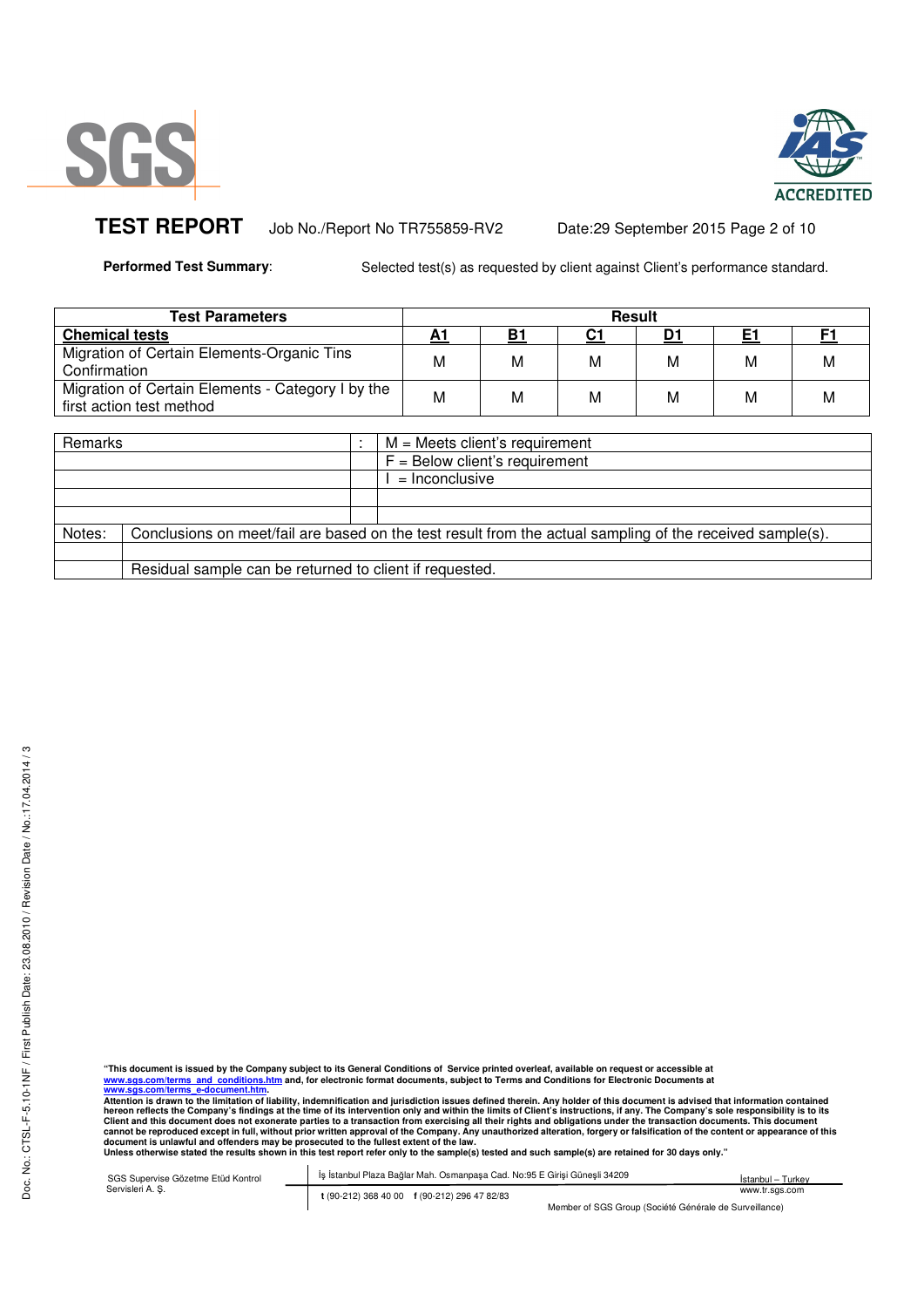

Doc. No.: CTSL-F-5.10-1NF / First Publish Date: 23.08.2010 / Revision Date / No.:17.04.2014 / 3

Doc. No.: CTSL-F-5.10-1NF / First Publish Date: 23.08.2010 / Revision Date / No.:17.04.2014 / 3



**TEST REPORT** Job No./Report No TR755859-RV2 Date:29 September 2015 Page 3 of 10

The test results relate to the tested items only.

Test reports without SGS seal and authorized signatures are invalid.

Reported results do not include uncertainties.

In this Test Report tests marked (1) are included in the IAS Accreditation Scope of this Laboratory. Opinions and interpretations expressed herein are outside the scope of IAS Accreditation.

### **IN THIS REVISED-2 REPORT MODEL STYLE NO WAS ADDED BY THE REQUEST OF THE APPLICANT. THIS REPORT SUPERSEDES OUR REPORT NO:755859 R1 DATED: 14.05.2015**

Issued in Istanbul Signed for and on behalf of SGS Supervise Gözetme Etüd Kontrol Servisleri A.Ş.

| Cenk Hacıoğlu<br><b>Customer Services Supervisor</b> | Yağız Barın<br>Section Manager |  |
|------------------------------------------------------|--------------------------------|--|
|                                                      | JPERVISE                       |  |

"This document is issued by the Company subject to its General Conditions of Service printed overleaf, available on request or accessible at<br><u>www.sgs.com/terms and conditions.htm</u> and, for electronic format documents, s

Attention is drawn to the limitation of liability, indemnification and jurisdiction issues defined therein. Any holder of this document is advised that information contained<br>hereon reflects the Company's findings at the ti Client and this document does not exonerate parties to a transaction from exercising all their rights and obligations under the transaction documents. This document<br>cannot be reproduced except in full, without prior writte

| SGS Supervise Gözetme Etüd Kontrol | İş İstanbul Plaza Bağlar Mah. Osmanpaşa Cad. No:95 E Girişi Güneşli 34209 | Istanbul – Turkev |
|------------------------------------|---------------------------------------------------------------------------|-------------------|
| Servisleri A. S.                   | t (90-212) 368 40 00 f (90-212) 296 47 82/83                              | www.tr.sgs.com    |
|                                    | Member of SGS Group (Société Générale de Surveillance)                    |                   |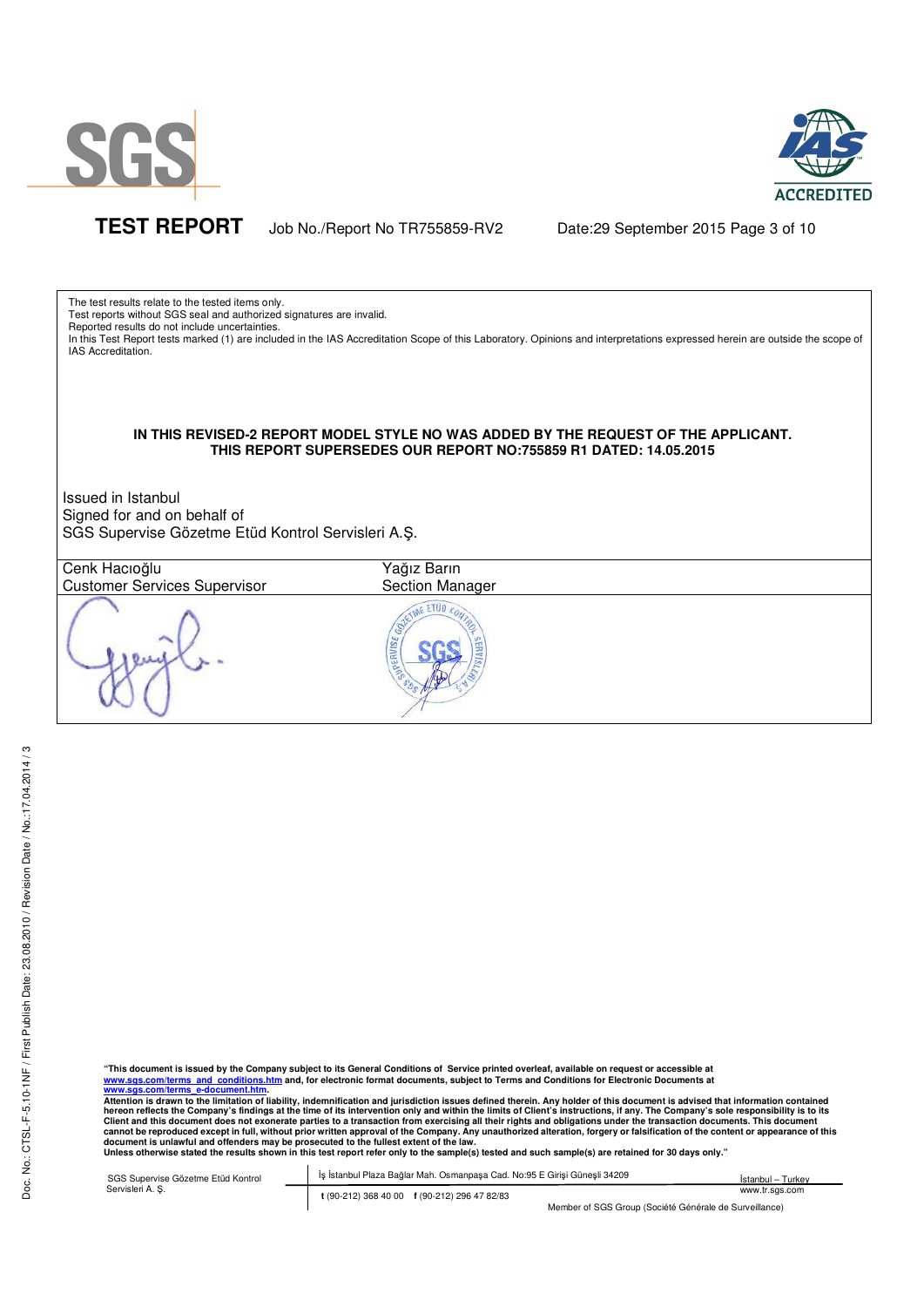



# **TEST REPORT** Job No./Report No TR755859-RV2 Date:29 September 2015 Page 4 of 10

### **Component List / List of Materials for Chemical Test**

| Sample No. | <b>Sample Description</b> | <b>Material No.</b> | <b>Component</b> | <b>Material</b> | <b>Colour</b> |
|------------|---------------------------|---------------------|------------------|-----------------|---------------|
| A          | WHITE DOUGH               | A1                  | Play Dough       | Play Dough      | White         |
| B          | YELLOW DOUGH              | B <sub>1</sub>      | Play Dough       | Play Dough      | Yellow        |
| C          | PLAY DOUGH                | C1                  | Play Dough       | Play Dough      | Blue          |
|            | RED DOUGH W2BP            | D1                  | Play Dough       | Play Dough      | Red           |
|            | ORANGE DOUGH              | E1                  | Play Dough       | Play Dough      | Orange        |
|            | PINK DOUGH                | F1                  | Play Dough       | Play Dough      | Pink          |

"This document is issued by the Company subject to its General Conditions of Service printed overleaf, available on request or accessible at<br><u>www.sgs.com/terms and conditions.htm</u> and, for electronic format documents, s

Attention is drawn to the limitation of liability, indemnification and jurisdiction issues defined therein. Any holder of this document is advised that information contained<br>hereon reflects the Company's findings at the ti

SGS Supervise Gözetme Etüd Kontrol Servisleri A. Ş. İş İstanbul Plaza Bağlar Mah. Osmanpaşa Cad. No:95 E Girişi Güneşli 34209 **t** (90-212) 368 40 00 **f** (90-212) 296 47 82/83 İstanbul – Turkey www.tr.sgs.com

Member of SGS Group (Société Générale de Surveillance)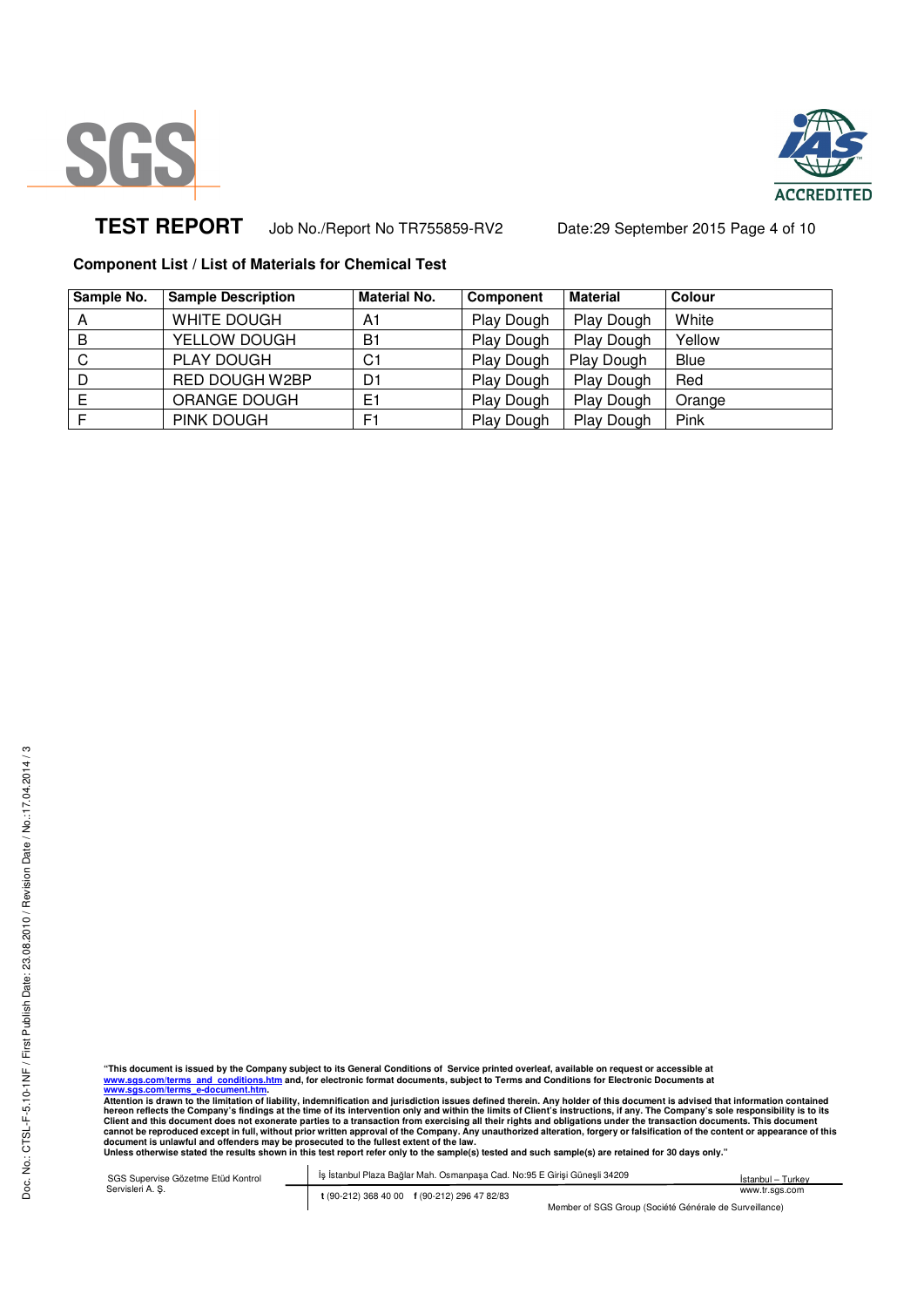



**TEST REPORT** Job No./Report No TR755859-RV2 Date:29 September 2015 Page 5 of 10

| European Directive 2009/48/EC-Migration of certain elements-Category III <sup>1</sup> |               |              |            |                                                                  |                            |                              |
|---------------------------------------------------------------------------------------|---------------|--------------|------------|------------------------------------------------------------------|----------------------------|------------------------------|
| Test Method:                                                                          | <b>ICP-MS</b> |              |            | With reference to EN71-3:2013+A1:2014. Analysis was performed by |                            |                              |
| Test Item                                                                             |               | <u>A1</u>    | <u>B1</u>  | <u>D1</u>                                                        | Reporting<br>Limit (mg/kg) | Permissible<br>Limit (mg/kg) |
| Soluble Aluminium                                                                     | (AI)          | <b>ND</b>    | <b>ND</b>  | <b>ND</b>                                                        | 50                         | 70,000                       |
| Soluble Antimony                                                                      | (Sb)          | <b>ND</b>    | <b>ND</b>  | <b>ND</b>                                                        | 10                         | 560                          |
| Soluble Arsenic                                                                       | (As)          | <b>ND</b>    | <b>ND</b>  | <b>ND</b>                                                        | 10                         | 47                           |
| Soluble Barium                                                                        | (Ba)          | <b>ND</b>    | <b>ND</b>  | <b>ND</b>                                                        | 50                         | 18,750                       |
| Soluble Boron                                                                         | (B)           | <b>ND</b>    | <b>ND</b>  | <b>ND</b>                                                        | 50                         | 15,000                       |
| Soluble Cadmium                                                                       | (Cd)          | <b>ND</b>    | <b>ND</b>  | <b>ND</b>                                                        | 5                          | 17                           |
| Soluble Chromium                                                                      | (Cr)          | <b>ND</b>    | <b>ND</b>  | <b>ND</b>                                                        | 0.15                       | $\overline{\phantom{a}}$     |
| Soluble Chromium (III)#                                                               | (Cr (III))    | <b>NC</b>    | <b>NC</b>  | <b>NC</b>                                                        | 1                          | 460                          |
| Soluble Chromium (VI)#                                                                | (Cr (VI))     | <b>NC</b>    | <b>NC</b>  | <b>NC</b>                                                        | 0.18                       | 0.2                          |
| Soluble Cobalt                                                                        | (Co)          | <b>ND</b>    | <b>ND</b>  | <b>ND</b>                                                        | 10                         | 130                          |
| Soluble Copper                                                                        | (Cu)          | <b>ND</b>    | <b>ND</b>  | <b>ND</b>                                                        | 50                         | 7,700                        |
| Soluble Lead                                                                          | (Pb)          | <b>ND</b>    | <b>ND</b>  | <b>ND</b>                                                        | 10                         | 160                          |
| Soluble Manganese                                                                     | (Mn)          | <b>ND</b>    | <b>ND</b>  | <b>ND</b>                                                        | 50                         | 15,000                       |
| Soluble Mercury                                                                       | (Hg)          | <b>ND</b>    | <b>ND</b>  | <b>ND</b>                                                        | 10                         | 94                           |
| Soluble Nickel                                                                        | (Ni)          | <b>ND</b>    | <b>ND</b>  | <b>ND</b>                                                        | 10                         | 930                          |
| Soluble Selenium                                                                      | (Se)          | <b>ND</b>    | <b>ND</b>  | <b>ND</b>                                                        | 10                         | 460                          |
| Soluble Strontium                                                                     | (Sr)          | <b>ND</b>    | <b>ND</b>  | <b>ND</b>                                                        | 50                         | 56,000                       |
| Soluble Tin                                                                           | (Sn)          | $1,51$ mg/kg | 1,39 mg/ml | 2,19                                                             | 4.9                        | 180,000                      |
| Soluble Organic Tin <sup>^</sup>                                                      |               | <b>ND</b>    | <b>ND</b>  | <b>ND</b>                                                        | $\overline{\phantom{a}}$   | 12                           |
| Soluble Zinc                                                                          | (Zn)          | <b>ND</b>    | <b>ND</b>  | <b>ND</b>                                                        | 50                         | 46,000                       |
| <b>Conclusion</b>                                                                     |               | Pass         | Pass       | Pass                                                             | $-$                        |                              |

Note : 1. Mg/kg = milligram per kilogram

- 2.  $N\overrightarrow{D}$  = Not Detected
- 3.  $1\% = 10000$  mg/kg = 10000 ppm
- 4. NC=Not conducted

- <sup>#</sup> Confirmation test of soluble chromium (III) & chromium (VI) is not required in case of soluble chromium does not exceed their requirements as specified in EN71-3: 2013.

"This document is issued by the Company subject to its General Conditions of Service printed overleaf, available on request or accessible at<br><u>www.sgs.com/terms and conditions.htm</u> and, for electronic format documents, s

Attention is drawn to the limitation of liability, indemnification and jurisdiction issues defined therein. Any holder of this document is advised that information contained<br>hereon reflects the Company's findings at the ti

| SGS Supervise Gözetme Etüd Kontrol | İş İstanbul Plaza Bağlar Mah. Osmanpaşa Cad. No:95 E Girişi Güneşli 34209 | İstanbul – Turkey |
|------------------------------------|---------------------------------------------------------------------------|-------------------|
| Servisleri A. S.                   | t (90-212) 368 40 00 f (90-212) 296 47 82/83                              | www.tr.sgs.com    |
|                                    | Member of SGS Group (Société Générale de Surveillance)                    |                   |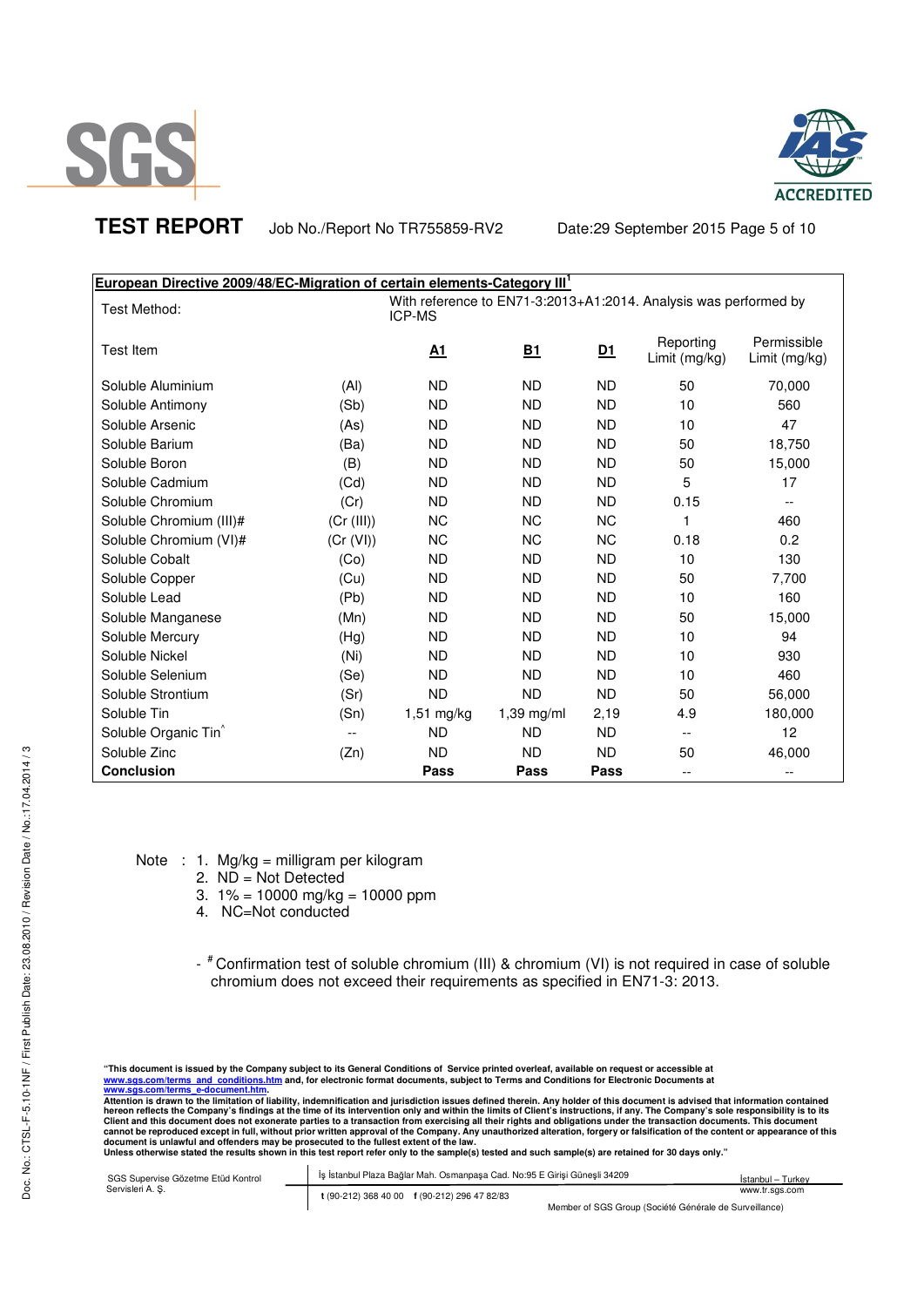



**TEST REPORT** Job No./Report No TR755859-RV2 Date:29 September 2015 Page 6 of 10

| <b>European Directive 2009/48/EC-Migration of certain elements-Category III<sup>1</sup></b> |            |                                                                                   |              |                               |                              |  |
|---------------------------------------------------------------------------------------------|------------|-----------------------------------------------------------------------------------|--------------|-------------------------------|------------------------------|--|
| Test Method:                                                                                |            | With reference to EN71-3:2013+A1:2014. Analysis was performed by<br><b>ICP-MS</b> |              |                               |                              |  |
| <b>Test Item</b>                                                                            |            | <u>E1</u>                                                                         | E1           | Reporting<br>Limit<br>(mg/kg) | Permissible<br>Limit (mg/kg) |  |
| Soluble Aluminium                                                                           | (AI)       | <b>ND</b>                                                                         | ND.          | 50                            | 70,000                       |  |
| Soluble Antimony                                                                            | (Sb)       | <b>ND</b>                                                                         | <b>ND</b>    | 10                            | 560                          |  |
| Soluble Arsenic                                                                             | (As)       | <b>ND</b>                                                                         | <b>ND</b>    | 10                            | 47                           |  |
| Soluble Barium                                                                              | (Ba)       | <b>ND</b>                                                                         | <b>ND</b>    | 50                            | 18,750                       |  |
| Soluble Boron                                                                               | (B)        | <b>ND</b>                                                                         | <b>ND</b>    | 50                            | 15,000                       |  |
| Soluble Cadmium                                                                             | (Cd)       | <b>ND</b>                                                                         | <b>ND</b>    | 5                             | 17                           |  |
| Soluble Chromium                                                                            | (Cr)       | <b>ND</b>                                                                         | <b>ND</b>    | 0.15                          | $-$                          |  |
| Soluble Chromium (III)#                                                                     | (Cr (III)) | <b>NC</b>                                                                         | <b>NC</b>    | 1                             | 460                          |  |
| Soluble Chromium (VI)#                                                                      | (Cr (VI))  | <b>NC</b>                                                                         | <b>NC</b>    | 0.18                          | 0.2                          |  |
| Soluble Cobalt                                                                              | (Co)       | <b>ND</b>                                                                         | <b>ND</b>    | 10                            | 130                          |  |
| Soluble Copper                                                                              | (Cu)       | <b>ND</b>                                                                         | <b>ND</b>    | 50                            | 7,700                        |  |
| Soluble Lead                                                                                | (Pb)       | <b>ND</b>                                                                         | <b>ND</b>    | 10                            | 160                          |  |
| Soluble Manganese                                                                           | (Mn)       | <b>ND</b>                                                                         | <b>ND</b>    | 50                            | 15,000                       |  |
| Soluble Mercury                                                                             | (Hg)       | <b>ND</b>                                                                         | <b>ND</b>    | 10                            | 94                           |  |
| Soluble Nickel                                                                              | (Ni)       | <b>ND</b>                                                                         | <b>ND</b>    | 10                            | 930                          |  |
| Soluble Selenium                                                                            | (Se)       | <b>ND</b>                                                                         | <b>ND</b>    | 10                            | 460                          |  |
| Soluble Strontium                                                                           | (Sr)       | <b>ND</b>                                                                         | <b>ND</b>    | 50                            | 56,000                       |  |
| Soluble Tin                                                                                 | (Sn)       | <b>ND</b>                                                                         | <b>ND</b>    | 4.9                           | 180,000                      |  |
| Soluble Organic Tin                                                                         |            | $0,39$ mg/ml                                                                      | $0,83$ mg/ml | $-$                           | 12                           |  |
| Soluble Zinc                                                                                | (Zn)       | <b>ND</b>                                                                         | <b>ND</b>    | 50                            | 46,000                       |  |
| <b>Conclusion</b>                                                                           |            | Pass                                                                              | Pass         | $\overline{\phantom{m}}$      | $-$                          |  |

Note : 1. Mg/kg = milligram per kilogram

- 2. ND = Not Detected
- 3.  $1\% = 10000$  mg/kg = 10000 ppm
- 4. NC=Not conducted
- <sup>#</sup> Confirmation test of soluble chromium (III) & chromium (VI) is not required in case of soluble chromium does not exceed their requirements as specified in EN71-3: 2013.

| SGS Supervise Gözetme Etüd Kontrol | İş İstanbul Plaza Bağlar Mah. Osmanpaşa Cad. No:95 E Girisi Günesli 34209 | Istanbul - Turkey                                      |  |
|------------------------------------|---------------------------------------------------------------------------|--------------------------------------------------------|--|
| Servisleri A. S.                   | t (90-212) 368 40 00 f (90-212) 296 47 82/83                              | www.tr.sas.com                                         |  |
|                                    |                                                                           | Member of SGS Group (Société Générale de Surveillance) |  |

<sup>&</sup>quot;This document is issued by the Company subject to its General Conditions of Service printed overleaf, available on request or accessible at<br><u>www.sgs.com/terms and conditions.htm</u> and, for electronic format documents, s

Attention is drawn to the limitation of liability, indemnification and jurisdiction issues defined therein. Any holder of this document is advised that information contained<br>hereon reflects the Company's findings at the ti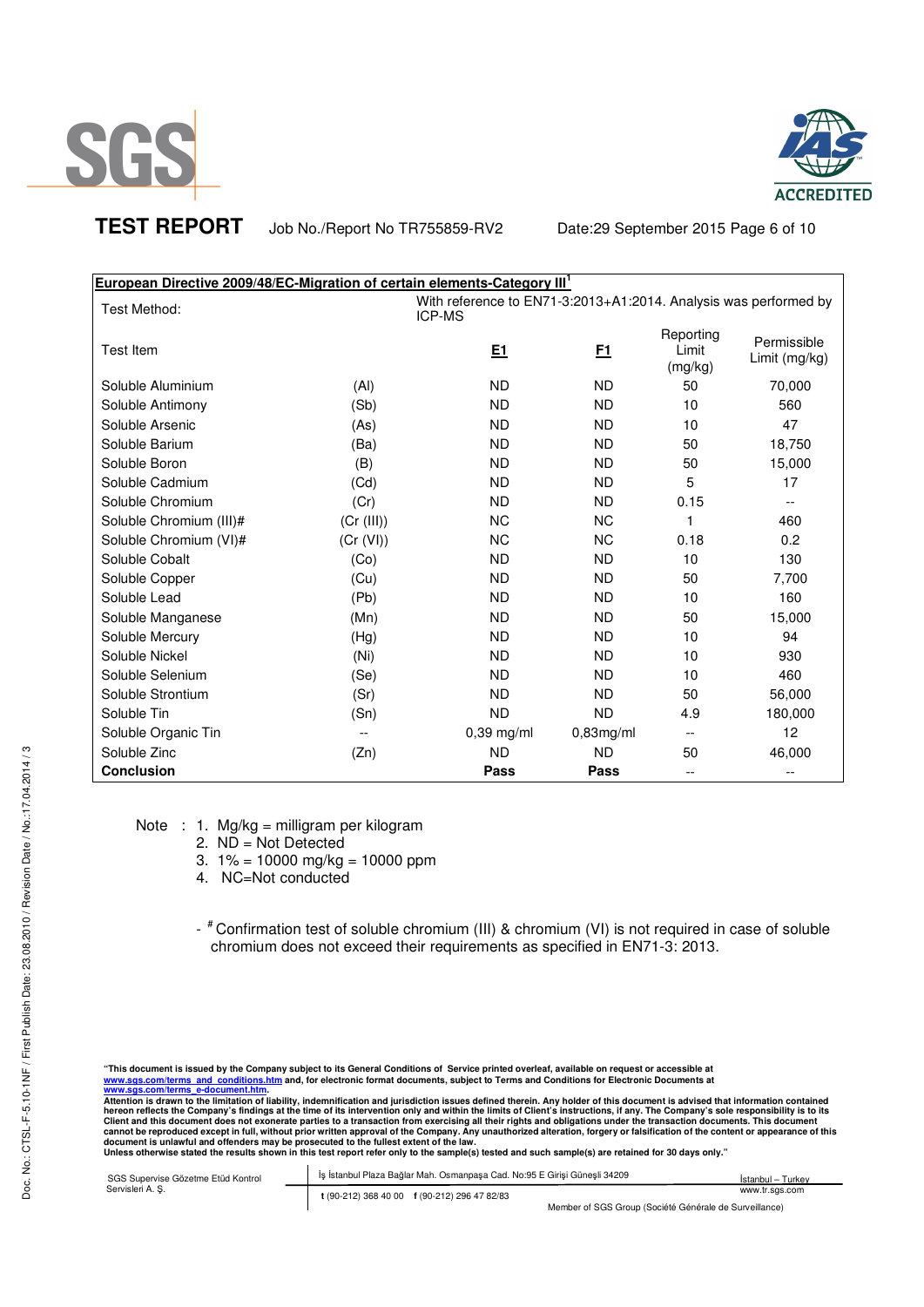



**TEST REPORT** Job No./Report No TR755859-RV2 Date:29 September 2015 Page 7 of 10

| Test Item(s)    |         | Soluble Organic Tin Result(s) (mg/kg) |     |    |           | MDL (mg/kg) |     |
|-----------------|---------|---------------------------------------|-----|----|-----------|-------------|-----|
|                 |         | A1                                    | B1  | D1 | Ε1        | F1          | A2  |
| Methyl tin      | (MeT)   | ND.                                   | ND. | ND | <b>ND</b> | <b>ND</b>   | 0.5 |
| Di-n-propyl tin | (DProT) | ND.                                   | ND. | ND | <b>ND</b> | <b>ND</b>   | 0.5 |
| Butyl tin       | (BuT)   | ND.                                   | ND. | ND | <b>ND</b> | <b>ND</b>   | 0.5 |
| Dibutyl tin     | (DBT)   | ND.                                   | ND. | ND | <b>ND</b> | <b>ND</b>   | 0.5 |
| Tributyl tin    | (TBT)   | ND.                                   | ND. | ND | <b>ND</b> | <b>ND</b>   | 0.5 |
| n-Octyl tin     | (MOT)   | ND.                                   | ND. | ND | <b>ND</b> | <b>ND</b>   | 0.5 |
| Tetrabutyl tin  | (TeBT)  | ND.                                   | ND. | ND | <b>ND</b> | <b>ND</b>   | 0.5 |
| Diphenyl tin    | (DPhT)  | ND.                                   | ND. | ND | <b>ND</b> | <b>ND</b>   | 0.5 |
| Di-n-octyl tin  | (DOT)   | ND.                                   | ND. | ND | <b>ND</b> | <b>ND</b>   | 0.5 |
| Triphenyl tin   | (TPhT)  | ND.                                   | ND. | ND | <b>ND</b> | <b>ND</b>   | 0.5 |

"This document is issued by the Company subject to its General Conditions of Service printed overleaf, available on request or accessible at<br><u>www.sgs.com/terms and conditions.htm</u> and, for electronic format documents, s

Attention is drawn to the limitation of liability, indemnification and jurisdiction issues defined therein. Any holder of this document is advised that information contained<br>hereon reflects the Company's findings at the ti

SGS Supervise Gözetme Etüd Kontrol Servisleri A. Ş. İş İstanbul Plaza Bağlar Mah. Osmanpaşa Cad. No:95 E Girişi Güneşli 34209 **t** (90-212) 368 40 00 **f** (90-212) 296 47 82/83 İstanbul – Turkey www.tr.sgs.com

Member of SGS Group (Société Générale de Surveillance)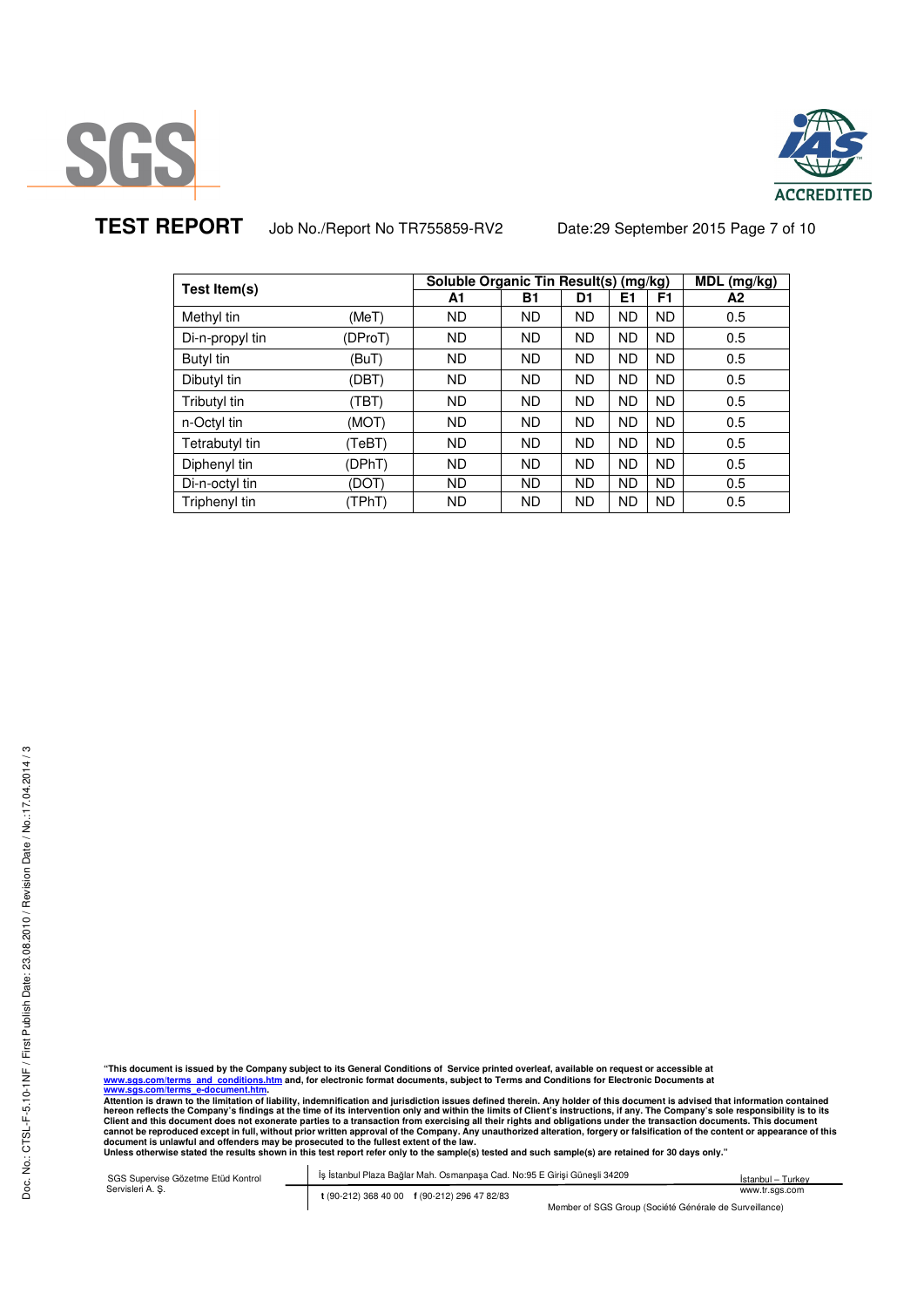



**TEST REPORT** Job No./Report No TR755859-RV2 Date:29 September 2015 Page 8 of 10

| European Directive 2009/48/EC-Migration of certain elements-Category III <sup>1</sup> |            |                                                                                   |                                   |                              |
|---------------------------------------------------------------------------------------|------------|-----------------------------------------------------------------------------------|-----------------------------------|------------------------------|
| Test Method:                                                                          |            | With reference to EN71-3:2013+A1:2014. Analysis was performed by<br><b>ICP-MS</b> |                                   |                              |
| <b>Test Item</b>                                                                      |            | C <sub>1</sub>                                                                    | <b>Reporting Limit</b><br>(mg/kg) | Permissible<br>Limit (mg/kg) |
| Soluble Aluminium                                                                     | (AI)       | <b>ND</b>                                                                         | 50                                | 70,000                       |
| Soluble Antimony                                                                      | (Sb)       | <b>ND</b>                                                                         | 10                                | 560                          |
| Soluble Arsenic                                                                       | (As)       | <b>ND</b>                                                                         | 10                                | 47                           |
| Soluble Barium                                                                        | (Ba)       | <b>ND</b>                                                                         | 50                                | 18,750                       |
| Soluble Boron                                                                         | (B)        | <b>ND</b>                                                                         | 50                                | 15,000                       |
| Soluble Cadmium                                                                       | (Cd)       | <b>ND</b>                                                                         | 5                                 | 17                           |
| Soluble Chromium                                                                      | (Cr)       | <b>ND</b>                                                                         | 0.15                              | $- -$                        |
| Soluble Chromium (III)#                                                               | (Cr (III)) | <b>NC</b>                                                                         | 1                                 | 460                          |
| Soluble Chromium (VI)#                                                                | (Cr (VI))  | <b>NC</b>                                                                         | 0.18                              | 0.2                          |
| Soluble Cobalt                                                                        | (Co)       | <b>ND</b>                                                                         | 10                                | 130                          |
| Soluble Copper                                                                        | (Cu)       | <b>ND</b>                                                                         | 50                                | 7,700                        |
| Soluble Lead                                                                          | (Pb)       | <b>ND</b>                                                                         | 10                                | 160                          |
| Soluble Manganese                                                                     | (Mn)       | <b>ND</b>                                                                         | 50                                | 15,000                       |
| Soluble Mercury                                                                       | (Hg)       | <b>ND</b>                                                                         | 10                                | 94                           |
| Soluble Nickel                                                                        | (Ni)       | <b>ND</b>                                                                         | 10                                | 930                          |
| Soluble Selenium                                                                      | (Se)       | <b>ND</b>                                                                         | 10                                | 460                          |
| Soluble Strontium                                                                     | (Sr)       | <b>ND</b>                                                                         | 50                                | 56,000                       |
| Soluble Ti <sup>^</sup>                                                               | (Sn)       | <b>ND</b>                                                                         | 4.9                               | 180,000                      |
| Soluble Organic Tin                                                                   |            | <b>NC</b>                                                                         |                                   | 12                           |
| Soluble Zinc                                                                          | (Zn)       | <b>ND</b>                                                                         | 50                                | 46,000                       |
| <b>Conclusion</b>                                                                     |            | Pass                                                                              |                                   |                              |

Note : - mg/kg = milligram per kilogram

- ND = Not Detected
- $1\% = 10000$  mg/kg = 10000 ppm
- <sup>#</sup> Confirmation test of soluble chromium (III) & chromium (VI) is not required in case of soluble chromium does not exceed their requirements as specified in EN71-3: 2013.
- ^ Confirmation test of soluble organic tin is not required in case of soluble tin, after conversion, does not exceed the soluble organic tin requirement as specified in EN71-3: 2013.

"This document is issued by the Company subject to its General Conditions of Service printed overleaf, available on request or accessible at<br><u>www.sgs.com/terms and conditions.htm</u> and, for electronic format documents, s

Attention is drawn to the limitation of liability, indemnification and jurisdiction issues defined therein. Any holder of this document is advised that information contained<br>hereon reflects the Company's findings at the ti Client and this document does not exonerate parties to a transaction from exercising all their rights and obligations under the transaction documents. This document<br>cannot be reproduced except in full, without prior writte

| SGS Supervise Gözetme Etüd Kontrol | İş İstanbul Plaza Bağlar Mah. Osmanpaşa Cad. No:95 E Girişi Güneşli 34209 | İstanbul - Turkey                                      |
|------------------------------------|---------------------------------------------------------------------------|--------------------------------------------------------|
| Servisleri A. S.                   | t (90-212) 368 40 00 f (90-212) 296 47 82/83                              | www.tr.sas.com                                         |
|                                    |                                                                           | Member of SGS Group (Société Générale de Surveillance) |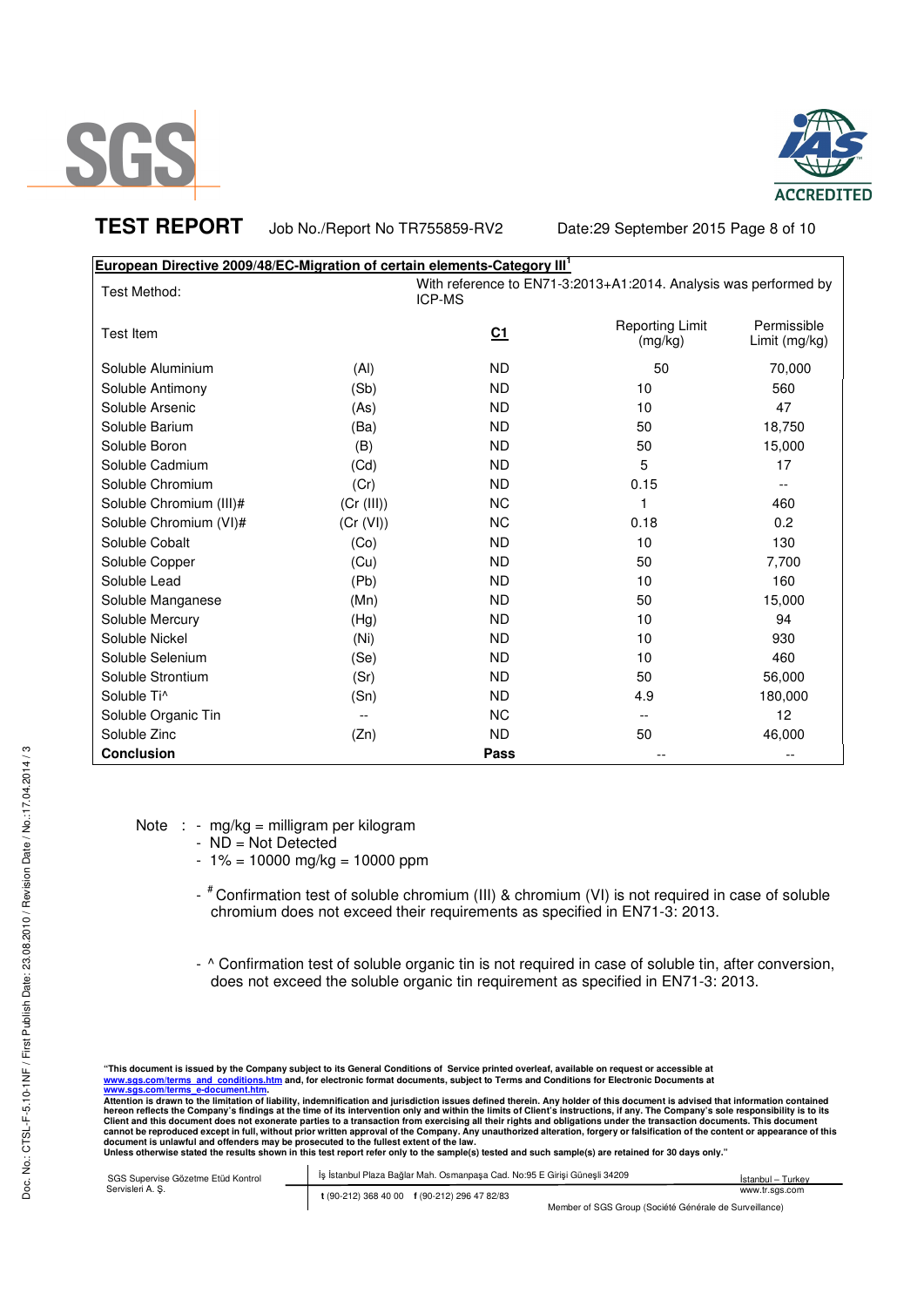



**TEST REPORT** Job No./Report No TR755859-RV2 Date:29 September 2015 Page 9 of 10



"This document is issued by the Company subject to its General Conditions of Service printed overleaf, available on request or accessible at<br><u>www.sgs.com/terms\_and\_conditions.htm</u> and, for electronic format documents, subj

www.sgs.com/terms\_e-document.htm.<br>Attention is drawn to the limitation of liability, indemnification and jurisdiction issues defined therein. Any holder of this document is advised that information contained<br>Attention is d

SGS Supervise Gözetme Etüd Kontrol Servisleri A. Ş. İş İstanbul Plaza Bağlar Mah. Osmanpaşa Cad. No:95 E Girişi Güneşli 34209 **t** (90-212) 368 40 00 **f** (90-212) 296 47 82/83 İstanbul – Turkey www.tr.sgs.com